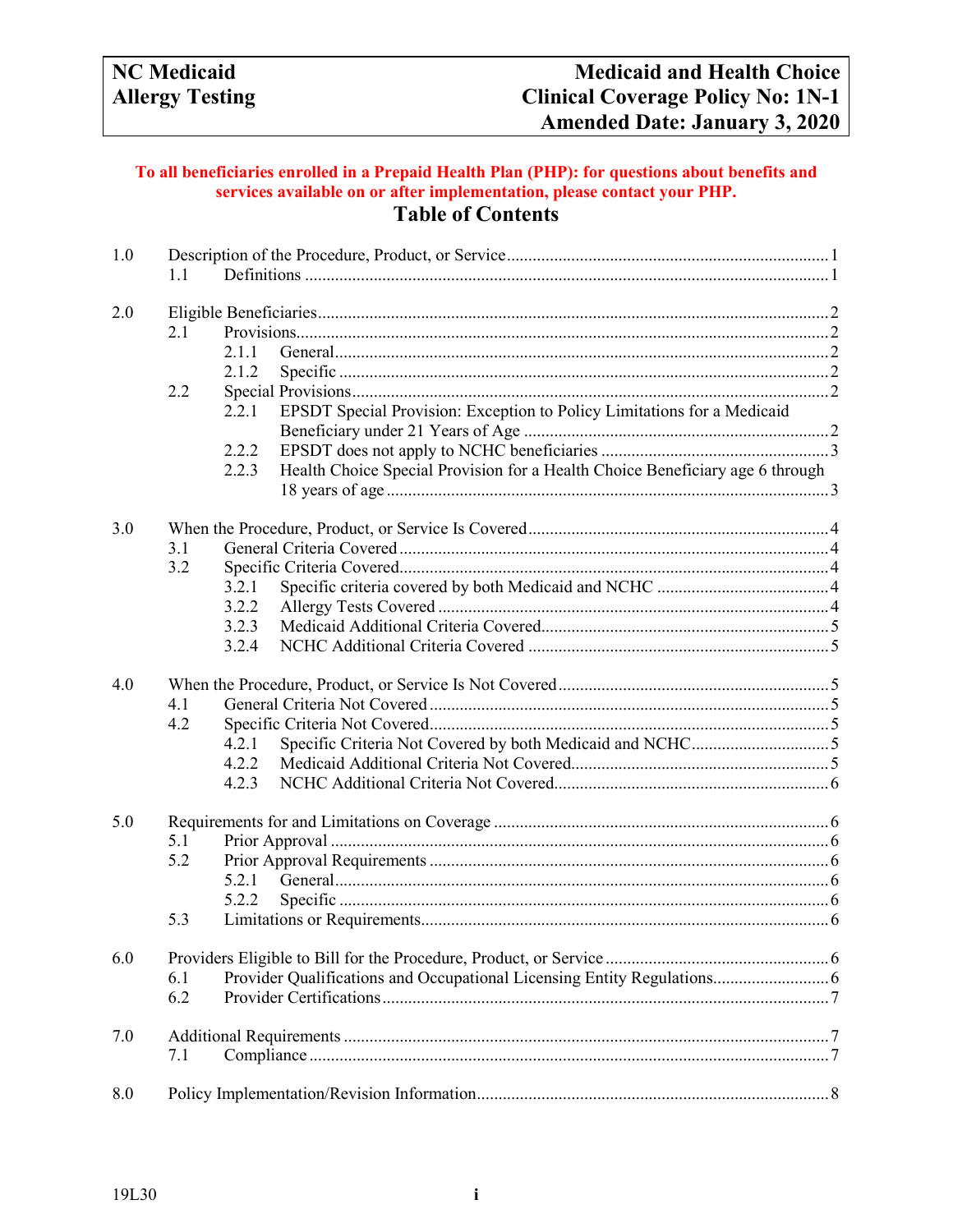# **NC** Medicaid **Allergy Testing**

| A.                    |                                                                                        |
|-----------------------|----------------------------------------------------------------------------------------|
| B.                    | International Classification of Diseases and Related Health Problems, Tenth Revisions, |
|                       | Clinical Modification (ICD-10-CM) and Procedural Coding System (PCS)  10               |
| $\mathcal{C}_{\cdot}$ |                                                                                        |
| D.                    |                                                                                        |
| Е.                    |                                                                                        |
| F.                    |                                                                                        |
| G.                    |                                                                                        |
| Н.                    |                                                                                        |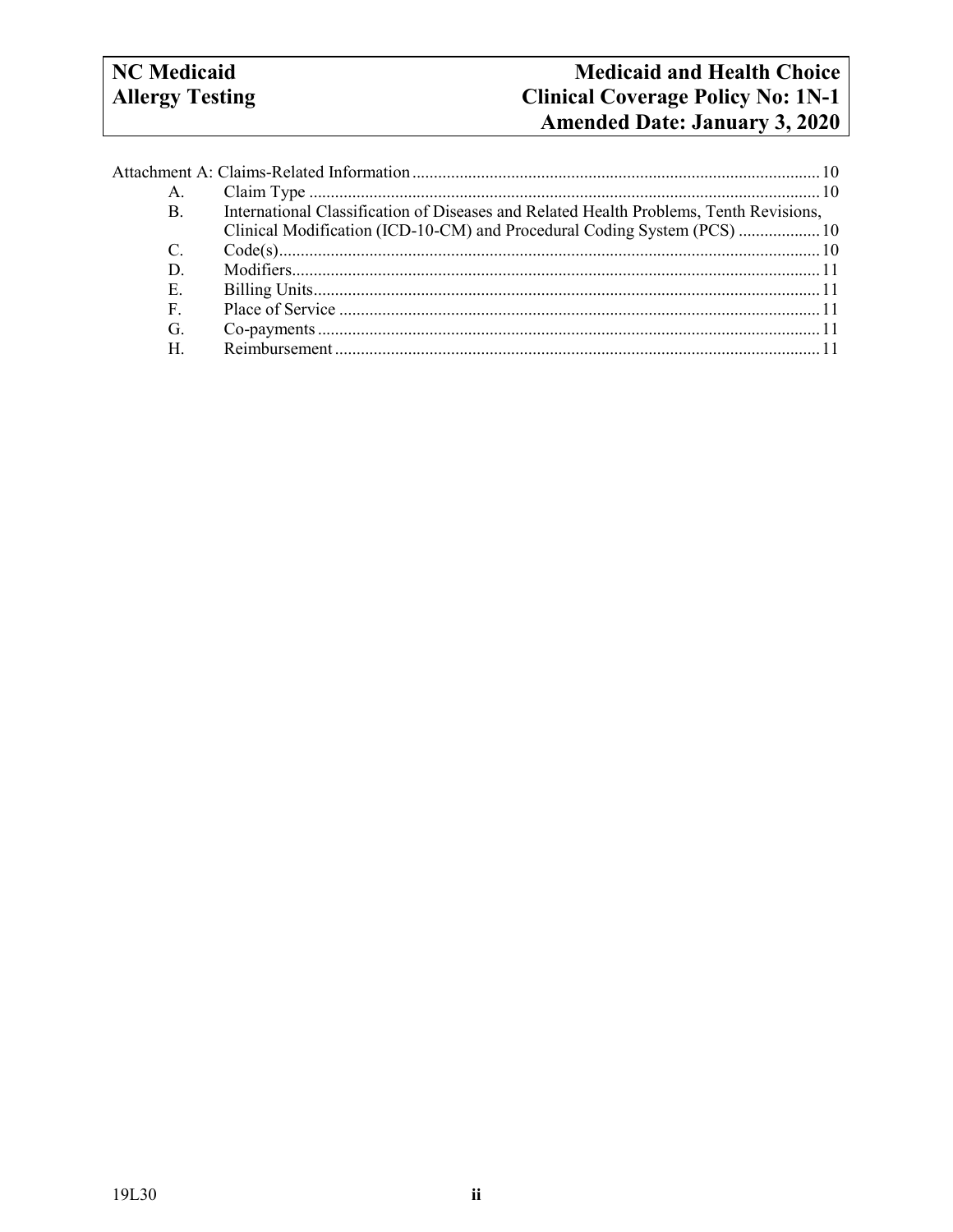#### **Related Clinical Coverage Policies**

Refer to<https://medicaid.ncdhhs.gov/> for the related coverage policies listed below: 1N-2, *Allergen Immunotherapy*

# <span id="page-2-0"></span>**1.0 Description of the Procedure, Product, or Service**

The term "allergy" indicates an abnormally hypersensitive immune reaction in response to exposure to certain foreign substances. Allergy-producing substances are called "allergens. When an allergic individual comes in contact with an allergen, the immune system mounts a response through the immunoglobulin  $E$  ( IgE ) antibody.

Allergic or hypersensitivity disorders may be manifested by generalized systemic reactions as well as by localized reactions in any organ system of the body. The reaction may be acute, subacute or chronic, immediate or delayed and may be caused by numerous offending agents including pollen, molds, foods, and drugs.

The management of an allergy or hypersensitivity may include identifying the offending substance (allergen) by means of various testing methods. Immunoglobulin E (IgE)-mediated allergy testing is evaluated by measuring allergen-specific IgE. This can be done through skin testing (in vivo) testing or with serological tests (in vitro). Allergy testing includes the performance, evaluation, and reading of the tests.

It is important to note that skin prick tests, and tests that measure total serum levels of IgE or allergen-specific IgE, only detect the presence of allergic sensitization. They do not, by themselves, make a diagnosis of allergy. For instance, almost one-half of the U.S. population has detectable allergen-specific IgE against a food allergen, but the overall prevalence of clinical food allergy is only about 4 to 6 percent.

Treatment options for allergies are avoidance of the allergen, pharmacological therapy, and immunotherapy.

#### <span id="page-2-1"></span>**1.1 Definitions**

None Apply.

**CPT codes, descriptors, and other data only are copyright 2018 American Medical Association. All rights reserved. Applicable FARS/DFARS apply.**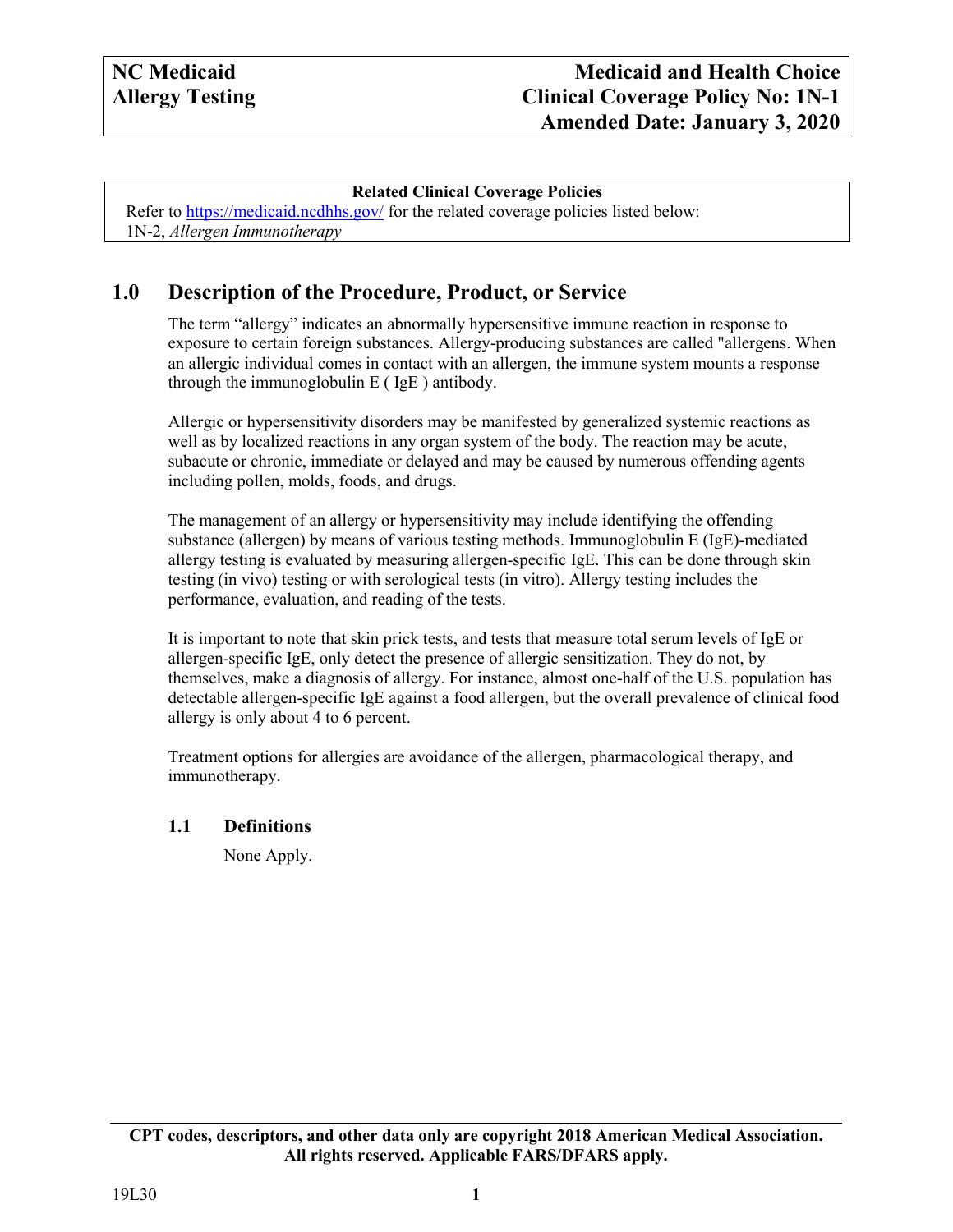# <span id="page-3-2"></span><span id="page-3-1"></span><span id="page-3-0"></span>**2.0 Eligible Beneficiaries**

## **2.1 Provisions**

# **2.1.1 General**

## **(***The term "General" found throughout this policy applies to all Medicaid and NCHC policies***)**

- a. An eligible beneficiary shall be enrolled in either:
	- 1. the NC Medicaid Program *(Medicaid is NC Medicaid program, unless context clearly indicates otherwise*); or
	- 2. the NC Health Choice (*NCHC is NC Health Choice program, unless context clearly indicates otherwise)* Program on the date of service and shall meet the criteria in **Section 3.0 of this policy**.
- b. Provider(s) shall verify each Medicaid or NCHC beneficiary's eligibility each time a service is rendered.
- c. The Medicaid beneficiary may have service restrictions due to their eligibility category that would make them ineligible for this service.
- d. Following is only one of the eligibility and other requirements for participation in the NCHC Program under GS 108A-70.21(a): Children must be between the ages of 6 through 18.

## <span id="page-3-3"></span>**2.1.2 Specific**

(*The term "Specific" found throughout this policy only applies to this policy*) **a. Medicaid**

- None Apply.
- **b. NCHC**

None Apply.

## <span id="page-3-5"></span><span id="page-3-4"></span>**2.2 Special Provisions**

# **2.2.1 EPSDT Special Provision: Exception to Policy Limitations for a Medicaid Beneficiary under 21 Years of Age**

## a. **42 U.S.C. § 1396d(r) [1905(r) of the Social Security Act]**

Early and Periodic Screening, Diagnostic, and Treatment (EPSDT) is a federal Medicaid requirement that requires the state Medicaid agency to cover services, products, or procedures for Medicaid beneficiary under 21 years of age **if** the service is **medically necessary health care** to correct or ameliorate a defect, physical or mental illness, or a condition [health problem] identified through a screening examination (includes any evaluation by a physician or other licensed clinician).

This means EPSDT covers most of the medical or remedial care a child needs to improve or maintain his or her health in the best condition possible, compensate for a health problem, prevent it from worsening, or prevent the development of additional health problems.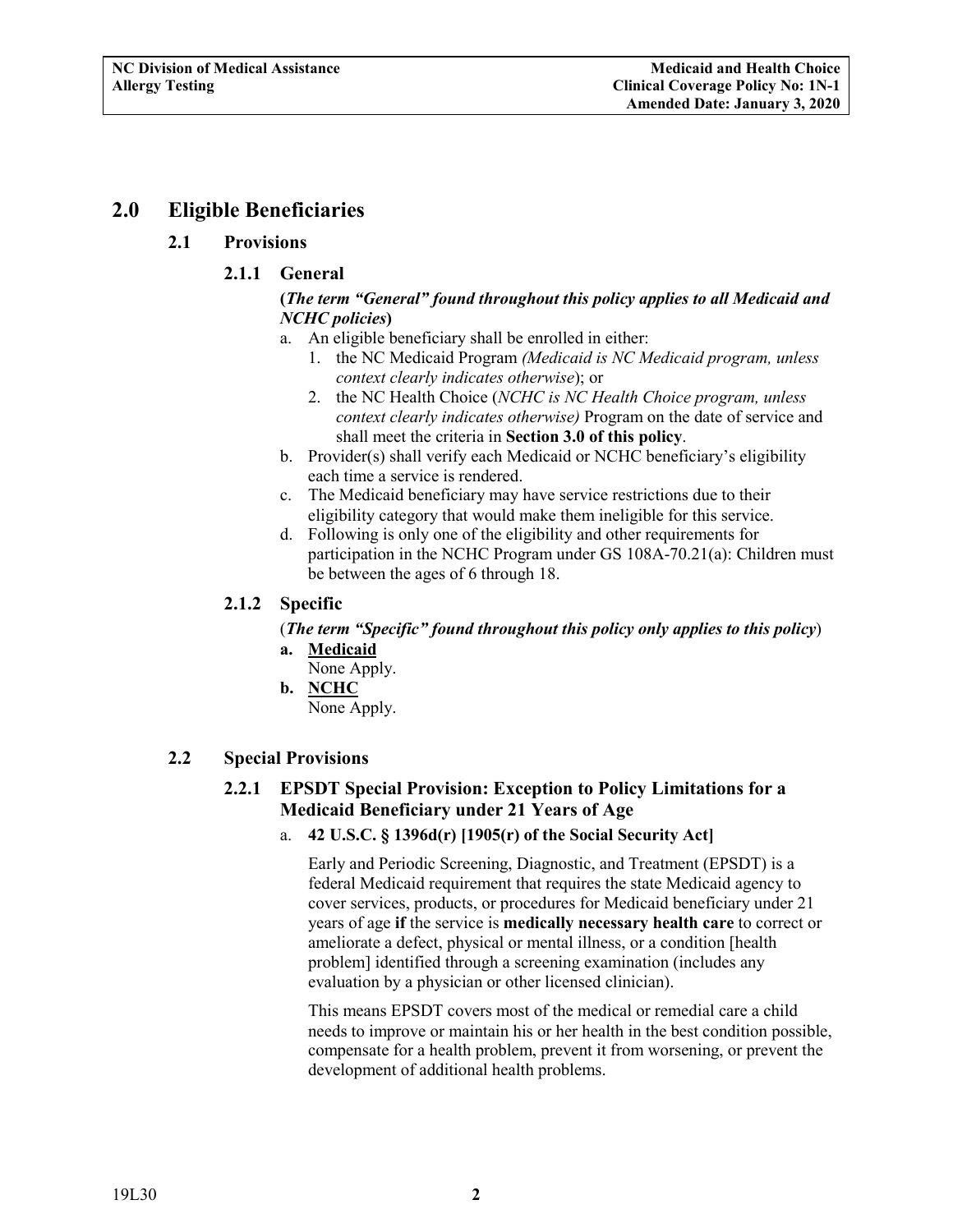<span id="page-4-2"></span>Medically necessary services will be provided in the most economic mode, as long as the treatment made available is similarly efficacious to the service requested by the beneficiary's physician, therapist, or other licensed practitioner; the determination process does not delay the delivery of the needed service; and the determination does not limit the beneficiary's right to a free choice of providers.

EPSDT does not require the state Medicaid agency to provide any service, product or procedure:

- 1. that is unsafe, ineffective, or experimental or investigational.
- 2. that is not medical in nature or not generally recognized as an accepted method of medical practice or treatment.

Service limitations on scope, amount, duration, frequency, location of service, and other specific criteria described in clinical coverage policies may be exceeded or may not apply as long as the provider's documentation shows that the requested service is medically necessary "to correct or ameliorate a defect, physical or mental illness, or a condition" [health problem]; that is, provider documentation shows how the service, product, or procedure meets all EPSDT criteria, including to correct or improve or maintain the beneficiary's health in the best condition possible, compensate for a health problem, prevent it from worsening, or prevent the development of additional health problems.

#### b. **EPSDT and Prior Approval Requirements**

- 1. If the service, product, or procedure requires prior approval, the fact that the beneficiary is under 21 years of age does **NOT** eliminate the requirement for prior approval.
- 2. **IMPORTANT ADDITIONAL INFORMATION** about EPSDT and prior approval is found in the *Basic Medicaid and NC Health Choice Billing Guide,* sections 2 and 6, and on the EPSDT provider page. The Web addresses are specified below.

*NCTracks Provider Claims and Billing Assistance Guide*: [https://www.nctracks.nc.gov/content/public/providers/provider](https://www.nctracks.nc.gov/content/public/providers/provider-manuals.html)[manuals.html](https://www.nctracks.nc.gov/content/public/providers/provider-manuals.html)

EPSDT provider page: <https://medicaid.ncdhhs.gov/>

## <span id="page-4-0"></span>**2.2.2 EPSDT does not apply to NCHC beneficiaries**

## <span id="page-4-1"></span>**2.2.3 Health Choice Special Provision for a Health Choice Beneficiary age 6 through 18 years of age**

NC Medicaid shall deny the claim for coverage for an NCHC beneficiary who does not meet the criteria within **Section 3.0** of this policy. Only services included under the NCHC State Plan and the NC Medicaid clinical coverage policies, service definitions, or billing codes are covered for an NCHC beneficiary.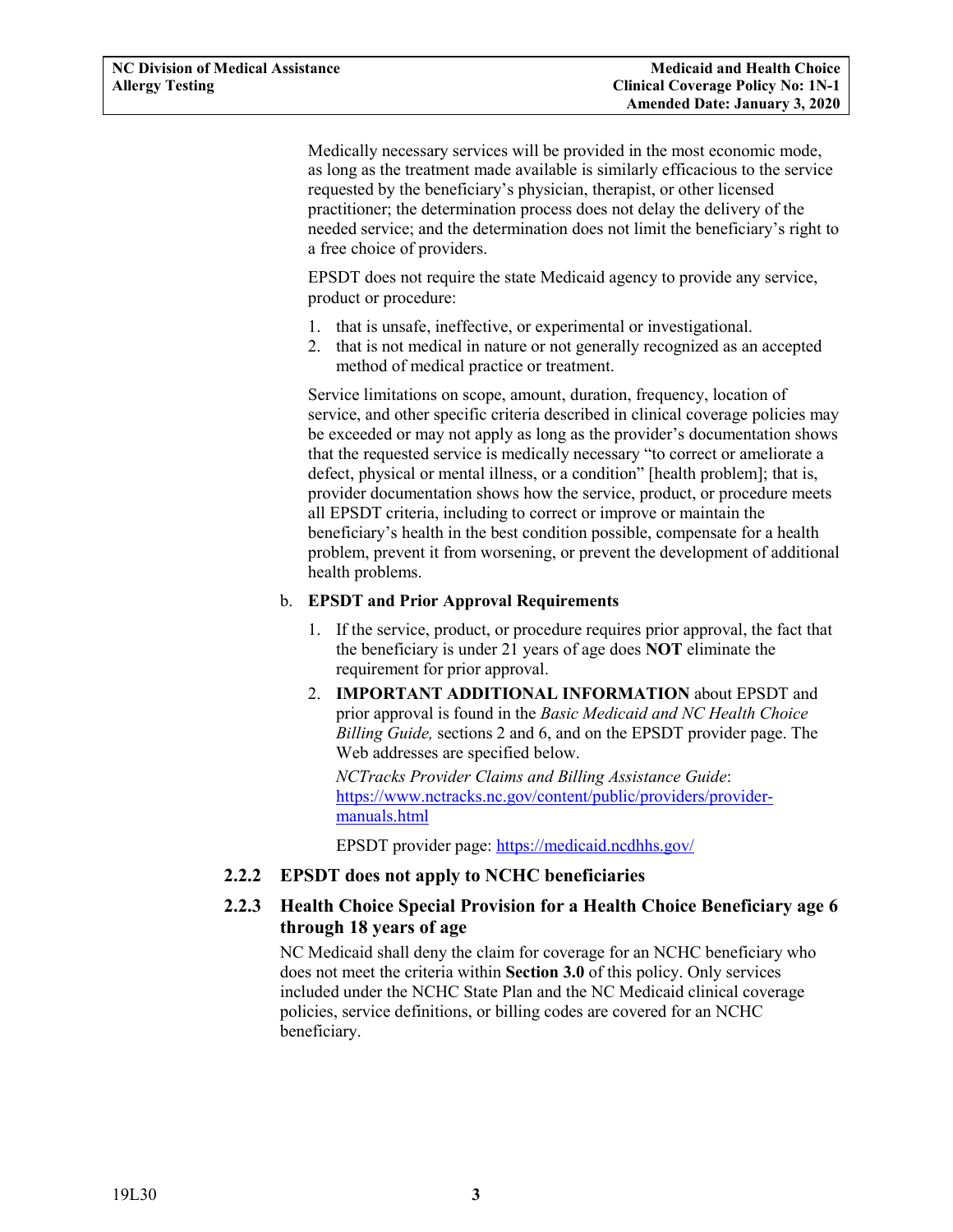# **3.0 When the Procedure, Product, or Service Is Covered**

*Note: Refer to Subsection 2.2.1 regarding EPSDT Exception to Policy Limitations for a Medicaid Beneficiary under 21 Years of Age.*

## <span id="page-5-0"></span>**3.1 General Criteria Covered**

Medicaid or NCHC shall cover procedures, products, and services related to this policy when they are medically necessary, and:

- a. the procedure, product, or service is individualized, specific, and consistent with symptoms or confirmed diagnosis of the illness or injury under treatment, and not in excess of the beneficiary's needs;
- b. the procedure, product, or service can be safely furnished, and no equally effective and more conservative or less costly treatment is available statewide; and
- c. the procedure, product, or service is furnished in a manner not primarily intended for the convenience of the beneficiary, the beneficiary's caretaker, or the provider.

## <span id="page-5-2"></span><span id="page-5-1"></span>**3.2 Specific Criteria Covered**

## **3.2.1 Specific criteria covered by both Medicaid and NCHC**

Medicaid and NCHC shall cover allergy testing when the physician or qualified non-physician practitioner completes all of the following requirements, prior to performing the allergy test:

- a. Completes a medical and immunologic history, along with a physical exam;
- b. Determines, upon completion of the history and physical exam, one of the following:
	- 1. that the signs and symptoms are suggestive of an allergy: or
	- 2. a diagnosis indicates an allergy, such as asthma.
- c. Documents in the health record all tried and failed allergy treatments;
- d. Selects the appropriate allergy test with proven efficacy published in peerreviewed literature; and
- e. Orders the allergy test based on findings from (a) through (d) above, that document the antigen being used for testing exists with a reasonable probability of exposure in the beneficiary's environment.

## <span id="page-5-3"></span>**3.2.2 Allergy Tests Covered**

After all requirements in **Subsection 3.2.1** are met, the physician or qualified non-physician practitioner performs the appropriate allergy test from the list below. Specific IgE tests as described in "g." can be performed by a clinical laboratory:

- a. Direct skin testing (for immediate hypersensitivity):
	- 1. Percutaneous or epicutaneous (scratch, prick, or puncture);
	- 2. Intradermal;
- b. Patch or application test;
- c. Photo patch test;
- d. Photo test;
- e. Bronchial challenge testing;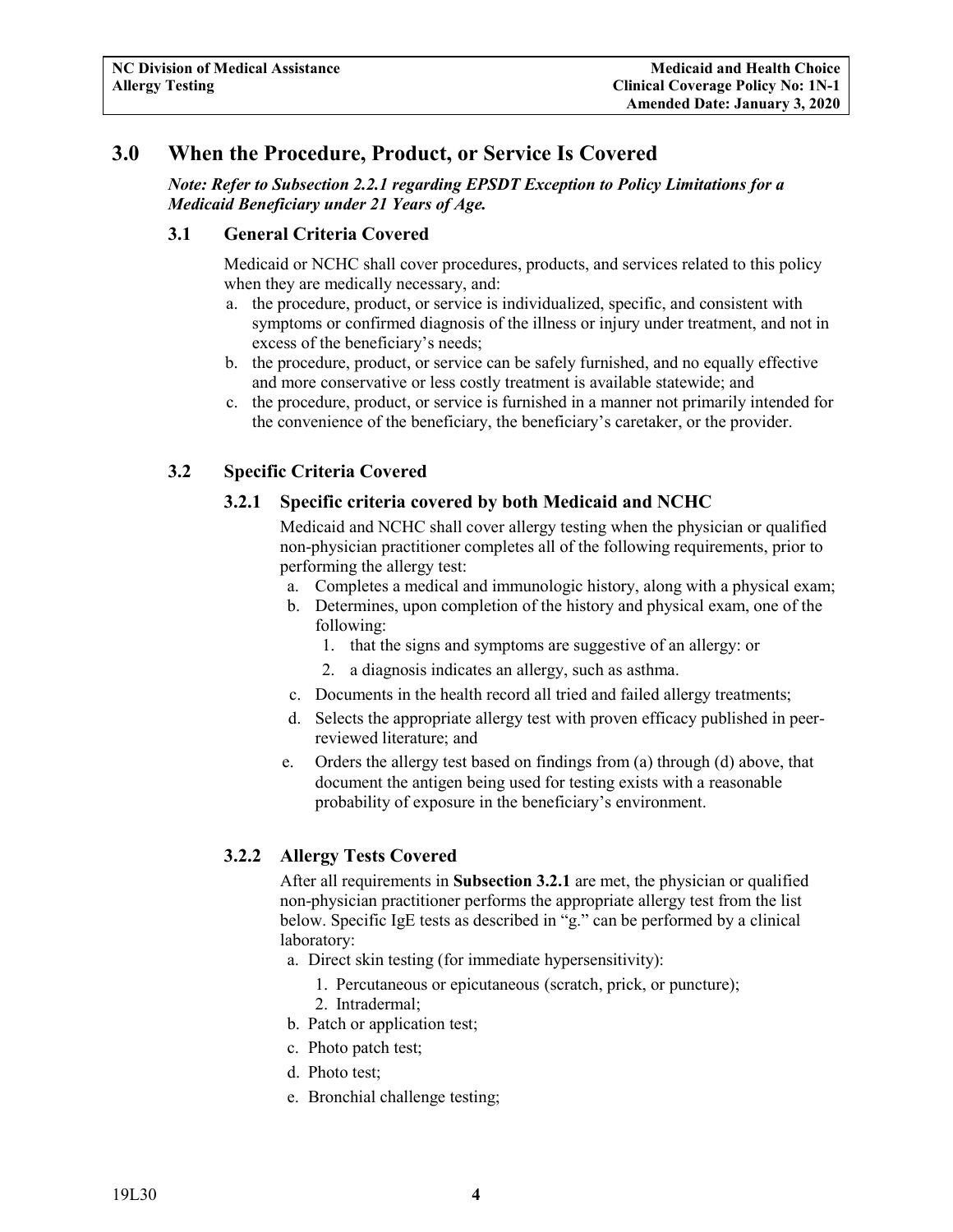- f. Ingestion (oral) challenge test; and
- g. specific IgE in vitro tests for inhalant allergens (pollens, molds, dust mites, and animal dander), foods, insect stings, and drugs.

#### <span id="page-6-0"></span>**3.2.3 Medicaid Additional Criteria Covered**

None Apply.

## **3.2.4 NCHC Additional Criteria Covered**

None Apply.

# <span id="page-6-2"></span><span id="page-6-1"></span>**4.0 When the Procedure, Product, or Service Is Not Covered**

#### *Note: Refer to Subsection 2.2.1 regarding EPSDT Exception to Policy Limitations for a Medicaid Beneficiary under 21 Years of Age.*

## <span id="page-6-3"></span>**4.1 General Criteria Not Covered**

Medicaid or NCHC shall not cover procedures, products, and services related to this policy when:

- a. the beneficiary does not meet the eligibility requirements listed in **Section 2.0;**
- b. the beneficiary does not meet the criteria listed in **Section 3.0;**
- c. the procedure, product, or service duplicates another provider's procedure, product, or service; or
- d. the procedure, product, or service is experimental, investigational, or part of a clinical trial.

## <span id="page-6-5"></span><span id="page-6-4"></span>**4.2 Specific Criteria Not Covered**

## **4.2.1 Specific Criteria Not Covered by both Medicaid and NCHC**

Medicaid and NCHC shall not cover investigational allergy tests including:

- a. Leukocyte histamine release;
- b. Rebuck skin window;
- c. Prausnitz-Kustner test;
- d. Cytotoxic food testing (leukocytotoxic test, Bryans test);
- e. Conjunctival challenge testing (ophthalmic mucous membrane test);
- f. Nasal challenge (provocative) test;
- g. Kinesiology testing;
- h. Provocation-neutralization testing; or
- i. Electrodermal testing.

## <span id="page-6-6"></span>**4.2.2 Medicaid Additional Criteria Not Covered**

None Apply.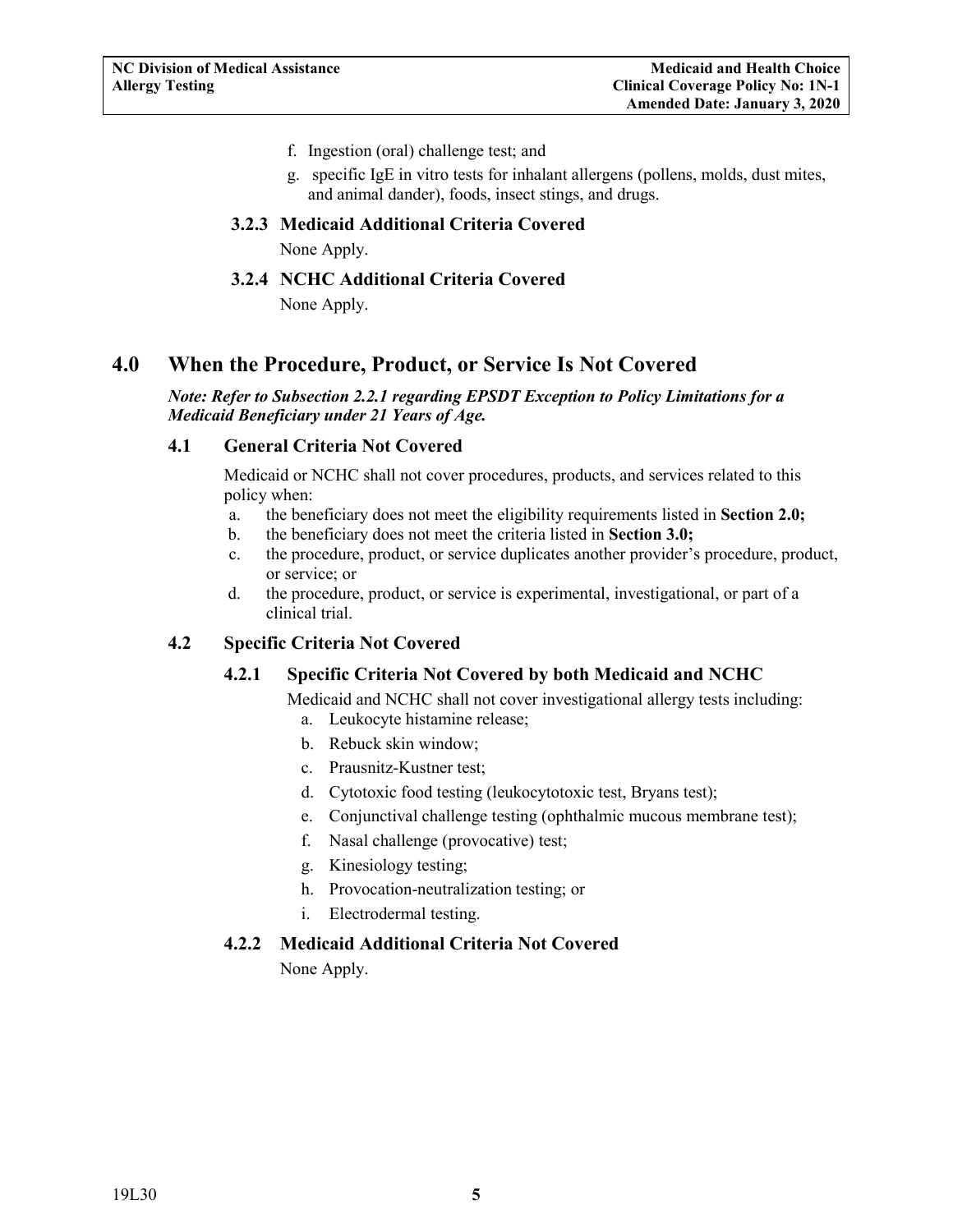## <span id="page-7-9"></span><span id="page-7-0"></span>**4.2.3 NCHC Additional Criteria Not Covered**

- a. NCGS § 108A-70.21(b) "Except as otherwise provided for eligibility, fees, deductibles, copayments, and other cost sharing charges, health benefits coverage provided to children eligible under the Program shall be equivalent to coverage provided for dependents under North Carolina Medicaid Program except for the following:
	- 1. No services for long-term care.
	- 2. No nonemergency medical transportation.
	- 3. No EPSDT.
	- 4. Dental services shall be provided on a restricted basis in accordance with criteria adopted by the Department to implement this subsection."

# <span id="page-7-1"></span>**5.0 Requirements for and Limitations on Coverage**

*Note: Refer to Subsection 2.2.1 regarding EPSDT Exception to Policy Limitations for a Medicaid Beneficiary under 21 Years of Age.*

#### <span id="page-7-2"></span>**5.1 Prior Approval**

Medicaid and NCHC shall not require prior approval for Allergy Testing.

## <span id="page-7-4"></span><span id="page-7-3"></span>**5.2 Prior Approval Requirements**

**5.2.1 General**

None Apply.

**5.2.2 Specific**

None Apply.

## <span id="page-7-6"></span><span id="page-7-5"></span>**5.3 Limitations or Requirements**

Refer to **Attachment A: Section C, Codes,** for testing limitations related to this policy.

# <span id="page-7-7"></span>**6.0 Providers Eligible to Bill for the Procedure, Product, or Service**

To be eligible to bill for procedures, products, and services related to this policy, the provider(s) shall:

- a. meet Medicaid or NCHC qualifications for participation;
- b. have a current and signed Department of Health and Human Services (DHHS) Provider Administrative Participation Agreement; and
- c. bill only for procedures, products, and services that are within the scope of their clinical practice, as defined by the appropriate licensing entity.

# <span id="page-7-8"></span>**6.1 Provider Qualifications and Occupational Licensing Entity Regulations** None Apply.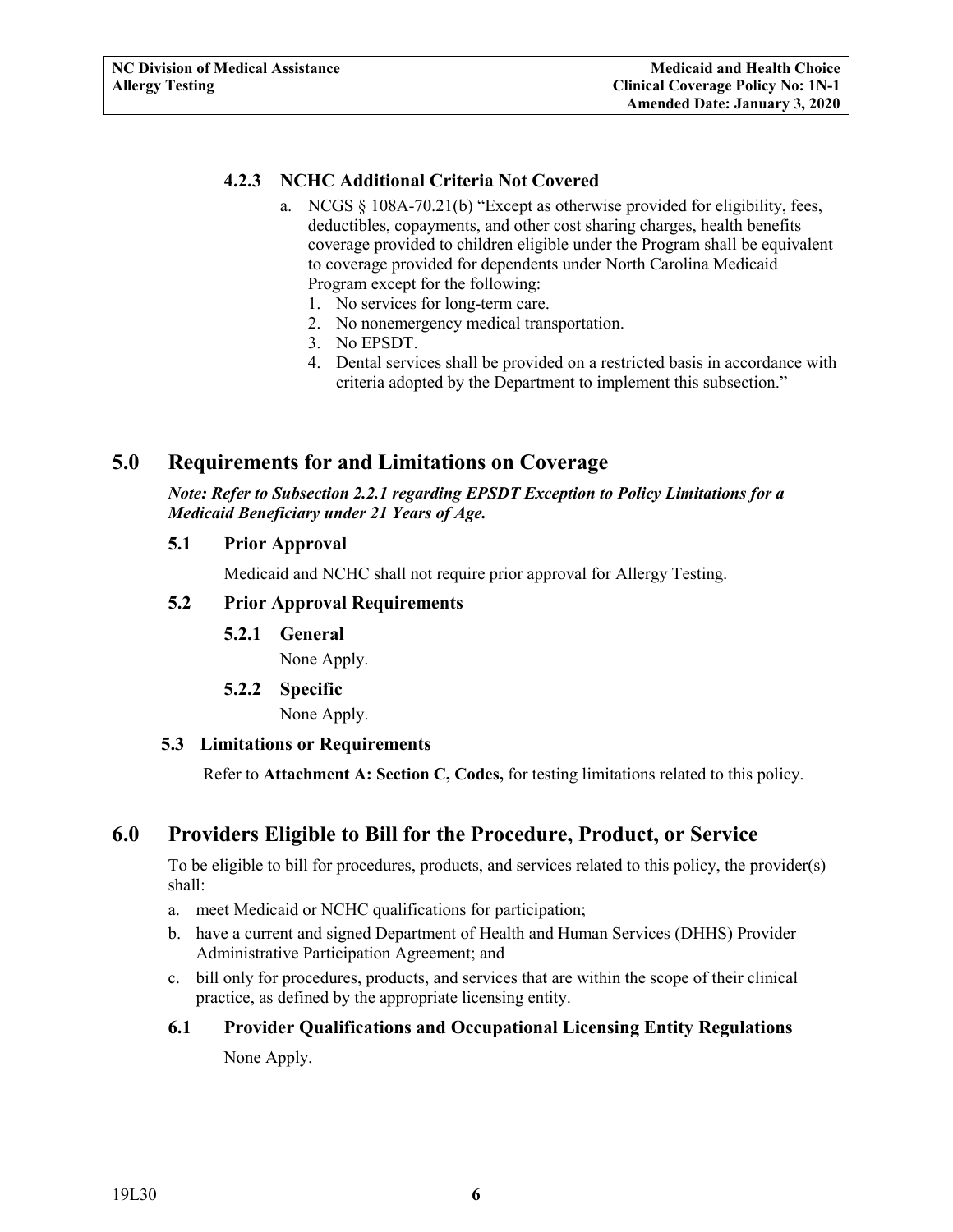## **6.2 Provider Certifications**

None Apply.

# <span id="page-8-0"></span>**7.0 Additional Requirements**

*Note: Refer to Subsection 2.2.1 regarding EPSDT Exception to Policy Limitations for a Medicaid Beneficiary under 21 Years of Age.*

## <span id="page-8-1"></span>**7.1 Compliance**

Provider(s) shall comply with the following in effect at the time the service is rendered:

- a. All applicable agreements, federal, state and local laws and regulations including the Health Insurance Portability and Accountability Act (HIPAA) and record retention requirements; and
- b. All NC Medicaid's clinical (medical) coverage policies, guidelines, policies, provider manuals, implementation updates, and bulletins published by the Centers for Medicare and Medicaid Services (CMS), DHHS, DHHS division(s) or fiscal contractor(s).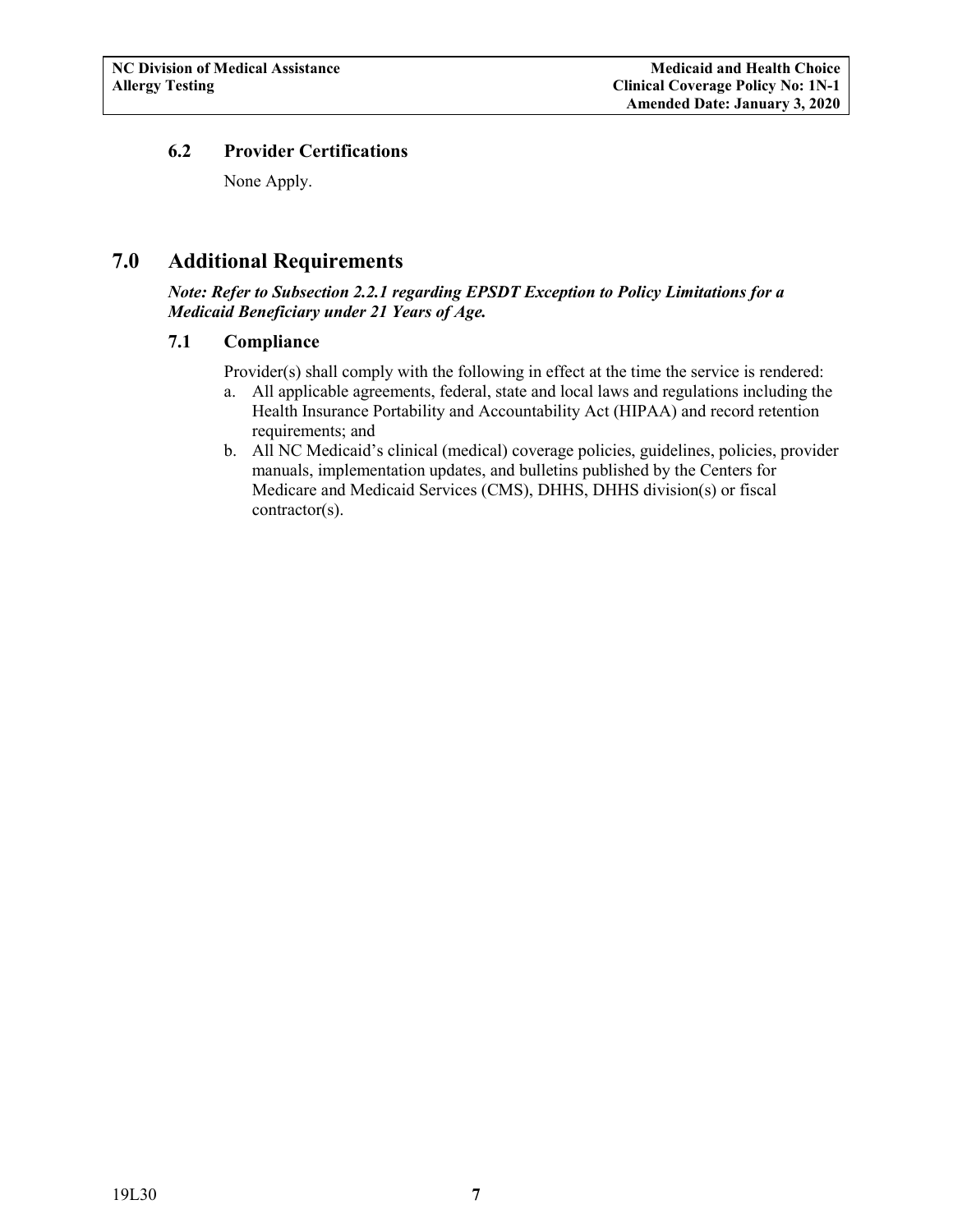# <span id="page-9-0"></span>**8.0 Policy Implementation/Revision Information**

# **Original Effective Date:** January 1, 1974

## **Revision Information:**

| <b>Date</b> | <b>Section Revised</b> | Change                                                         |
|-------------|------------------------|----------------------------------------------------------------|
| 01/01/2009  | All sections and       | Initial promulgation of current coverage.                      |
|             | attachment(s)          |                                                                |
| 07/01/2010  | All sections and       | Policy Conversion: Implementation of Session Law 2009-451,     |
|             | attachment(s)          | <b>Section 10.32 "NC HEALTH CHOICE/PROCEDURES</b>              |
|             |                        | FOR CHANGING MEDICAL POLICY."                                  |
| 03/12/2012  | All sections and       | To be equivalent where applicable to NC DMA's Clinical         |
|             | attachment(s)          | Coverage Policy # 1N-1 under Session Law 2011-145 $\S$         |
|             |                        | 10.41(b)                                                       |
| 03/12/2012  | All sections and       | Technical changes to merge Medicaid and NCHC current           |
|             | attachment(s)          | coverage into one policy.                                      |
| 02/01/2013  | Attachment A:          | CPT codes 95010, 95015 and 95075 deleted and replaced with     |
|             | Subsection C           | 95017, 95018, 95076 and 95079 due to the American Medical      |
|             | <b>Billing Codes</b>   | Association during CPT Code Update 2013.                       |
| 02/01/2013  | All sections and       | Replaced "recipient" with "beneficiary."                       |
|             | attachment(s)          |                                                                |
| 02/01/2015  | All Sections and       | Updated template language                                      |
|             | Attachments            |                                                                |
| 02/01/2015  | All Sections and       | Checked and amended grammar, numbering and readability as      |
|             | Attachments            | needed                                                         |
| 02/01/2015  | Section 1.0            | Updated "Description of the Procedure, Product or Services" to |
|             |                        | provide more details                                           |
| 02/01/2015  | Subsection 3.2.1       | Moved all of Subsection 5.2 (Allergy Testing Requirements) to  |
|             |                        | Subsection 3.2.1, Revised wording of section to better reflect |
|             |                        | current standards of coverage                                  |
| 02/01/2015  | Subsection 4.2.1       | Statement, "Medicaid and NCHC shall not cover the following    |
|             |                        | allergy tests:" changed to "Medicaid and NCHC shall not cover  |
|             |                        | investigational allergy tests including:"                      |
|             |                        | Added "and" after item "e."                                    |
|             |                        | Deleted "Note: This list is not all inclusive."                |
| 02/01/2015  | Subsection             | Statement, "None apply" changed to "None apply for Allergy     |
|             | 4.2.3.a                | Testing for NCHC."                                             |
| 02/01/2015  | Subsection 5.2         | Moved all of Subsection 5.2 (Allergy Testing Requirements) to  |
|             |                        | Subsection 3.2.1, Revised wording of section to better reflect |
|             |                        | current standards of coverage                                  |
| 02/01/2015  | Subsection 5.2         | Added a new Subsection 5.2 "Limitations or Requirements        |
|             |                        | Refer to Attachment A, Section C, Codes, for testing           |
|             |                        | limitations related to this policy."                           |
| 02/01/2015  | Subsection 7.1         | Changed "agent" to "contractor"                                |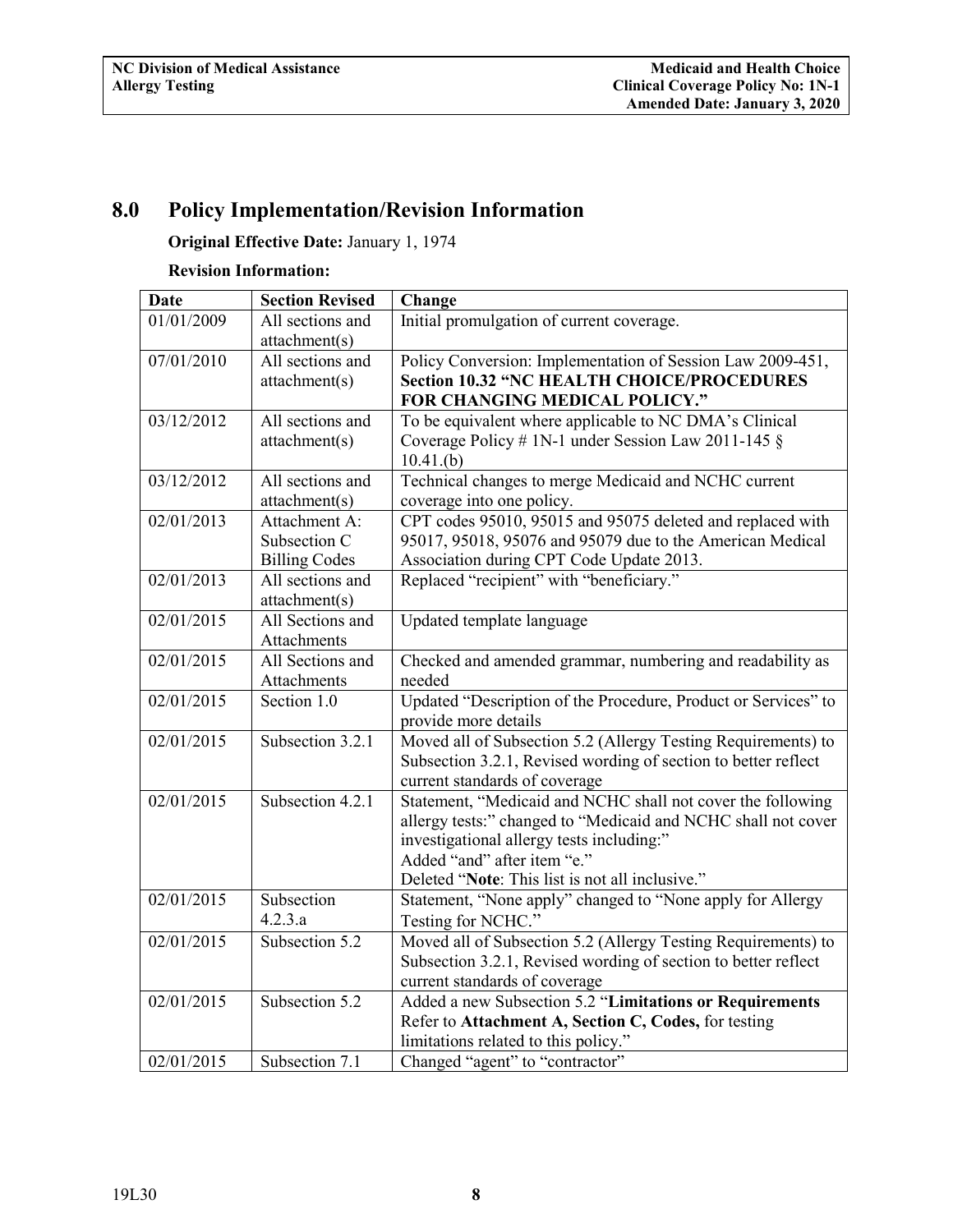| <b>Date</b> | <b>Section Revised</b>                 | Change                                                                                                                                                                                                                                                 |
|-------------|----------------------------------------|--------------------------------------------------------------------------------------------------------------------------------------------------------------------------------------------------------------------------------------------------------|
| 02/01/2015  | Attachment A:<br>Section C, Codes      | Added Testing Limitations for the following CPT Codes<br>95004 - 75 units per year.                                                                                                                                                                    |
|             |                                        | 95024, 95027 and 95028 - 20 units per year                                                                                                                                                                                                             |
|             |                                        | 86003 and 95044 - 36 units per year                                                                                                                                                                                                                    |
|             |                                        | 95070, 95071 and 95076 - Limited to 1 unit per date of<br>service                                                                                                                                                                                      |
|             |                                        | 95079 - Limited to 8 units per date of service                                                                                                                                                                                                         |
|             |                                        | 95017 and 95018 – Limited to 30 units per date of service                                                                                                                                                                                              |
| 09/01/2015  | Attachment A:<br>Section C, Codes      | Unit limitations changed for the following CPT codes:<br>95018 is being changed from 30 units per date of service to 19<br>units per date of service, and<br>95079 is being changed from 8 units per date of service to 2<br>units per date of service |
| 10/01/2015  | All Sections and<br><b>Attachments</b> | Updated policy template language and added ICD-10 codes to<br>comply with federally mandated 10/1/2015 implementation<br>where applicable.                                                                                                             |
| 10/01/2015  | Attachment A:<br>Section C, Codes      | Unit limitations changed for the following CPT codes:<br>95018 is being changed from 30 units per date of service to 19<br>units per date of service, and<br>95079 is being changed from 8 units per date of service to 2<br>units per date of service |
| 02/01/2017  | Subsection 3.2.1                       | Updated coverage criteria related to Direct skin testing and<br>specific IgE in vitro testing                                                                                                                                                          |
| 02/01/2017  | Subsection 3.2.2                       | Deleted the listing of specific IgE in vitro tests and criteria                                                                                                                                                                                        |
| 02/01/2017  | Subsection 4.2.1                       | Added additional non-covered tests                                                                                                                                                                                                                     |
| 03/15/2019  | Table of Contents                      | Added, "To all beneficiaries enrolled in a Prepaid Health Plan<br>(PHP): for questions about benefits and services available on or<br>after November 1, 2019, please contact your PHP."                                                                |
| 03/15/2019  | All Sections and<br><b>Attachments</b> | Updated policy template language.                                                                                                                                                                                                                      |
| 01/03/2020  | Table of Contents                      | Updated policy template language, "To all beneficiaries<br>enrolled in a Prepaid Health Plan (PHP): for questions about<br>benefits and services available on or after implementation,<br>please contact your PHP."                                    |
| 01/03/2020  | Attachment A                           | Added, "Unless directed otherwise, Institutional Claims must<br>be billed according to the National Uniform Billing Guidelines.<br>All claims must comply with National Coding Guidelines".                                                            |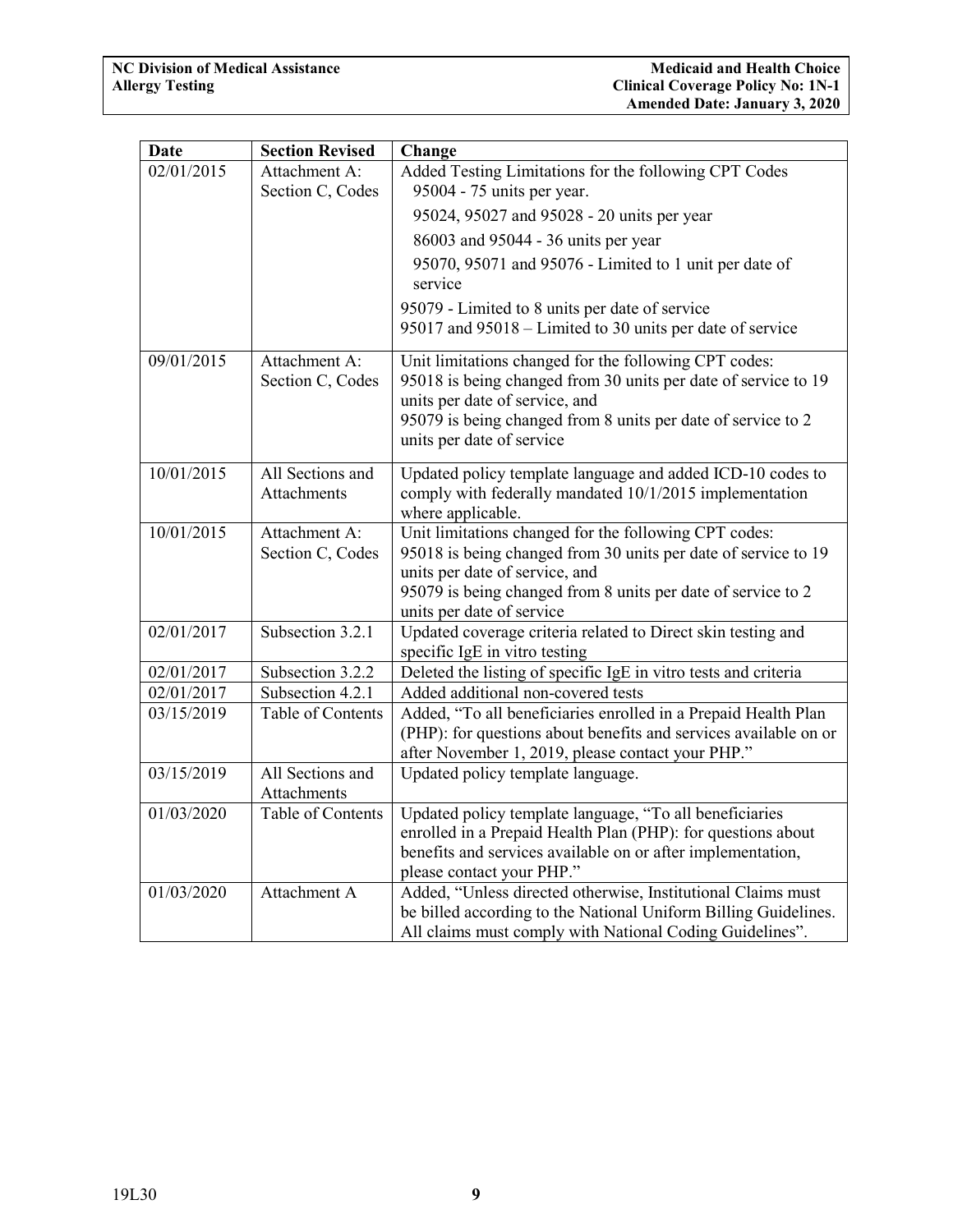# **Attachment A: Claims-Related Information**

<span id="page-11-0"></span>Provider(s) shall comply with the, *NCTracks Provider Claims and Billing Assistance Guide*, Medicaid bulletins, fee schedules, NC Medicaid's clinical coverage policies and any other relevant documents for specific coverage and reimbursement for Medicaid and NCHC:

## <span id="page-11-1"></span>**A. Claim Type**

Professional (CMS-1500/837P transaction)

Institutional (UB-04/837I transaction)

Unless directed otherwise, Institutional Claims must be billed according to the National Uniform Billing Guidelines. All claims must comply with National Coding Guidelines.

#### <span id="page-11-2"></span>**B. International Classification of Diseases and Related Health Problems, Tenth Revisions, Clinical Modification (ICD-10-CM) and Procedural Coding System (PCS)**

Provider(s) shall report the ICD-10-CM and Procedural Coding System (PCS) to the highest level of specificity that supports medical necessity. Provider(s) shall use the current ICD-10 edition and any subsequent editions in effect at the time of service. Provider(s) shall refer to the applicable edition for code description, as it is no longer documented in the policy.

#### <span id="page-11-3"></span>**C. Code(s)**

Provider(s) shall report the most specific billing code that accurately and completely describes the procedure, product or service provided. Provider(s) shall use the Current Procedural Terminology (CPT), Health Care Procedure Coding System (HCPCS), and UB-04 Data Specifications Manual (for a complete listing of valid revenue codes) and any subsequent editions in effect at the time of service. Provider(s) shall refer to the applicable edition for the code description, as it is no longer documented in the policy.

If no such specific CPT or HCPCS code exists, then the provider(s) shall report the procedure, product or service using the appropriate unlisted procedure or service code.

| Codes | <b>Testing Limitations</b>   |
|-------|------------------------------|
| 86003 | 36 units per year            |
| 86005 |                              |
| 95004 | 75 units per year            |
| 95017 | 30 units per date of service |
| 95018 | 19 units per date of service |
| 95024 | 20 units per year            |
| 95027 | 20 units per year            |
| 95028 | 20 units per year            |
| 95044 | 36 units per year            |
| 95052 |                              |
| 95056 |                              |
| 95070 | 1 unit per date of service   |
| 95071 | 1 unit per date of service   |
| 95076 | 1 unit per date of service   |
| 95079 | 2 units per date of service  |